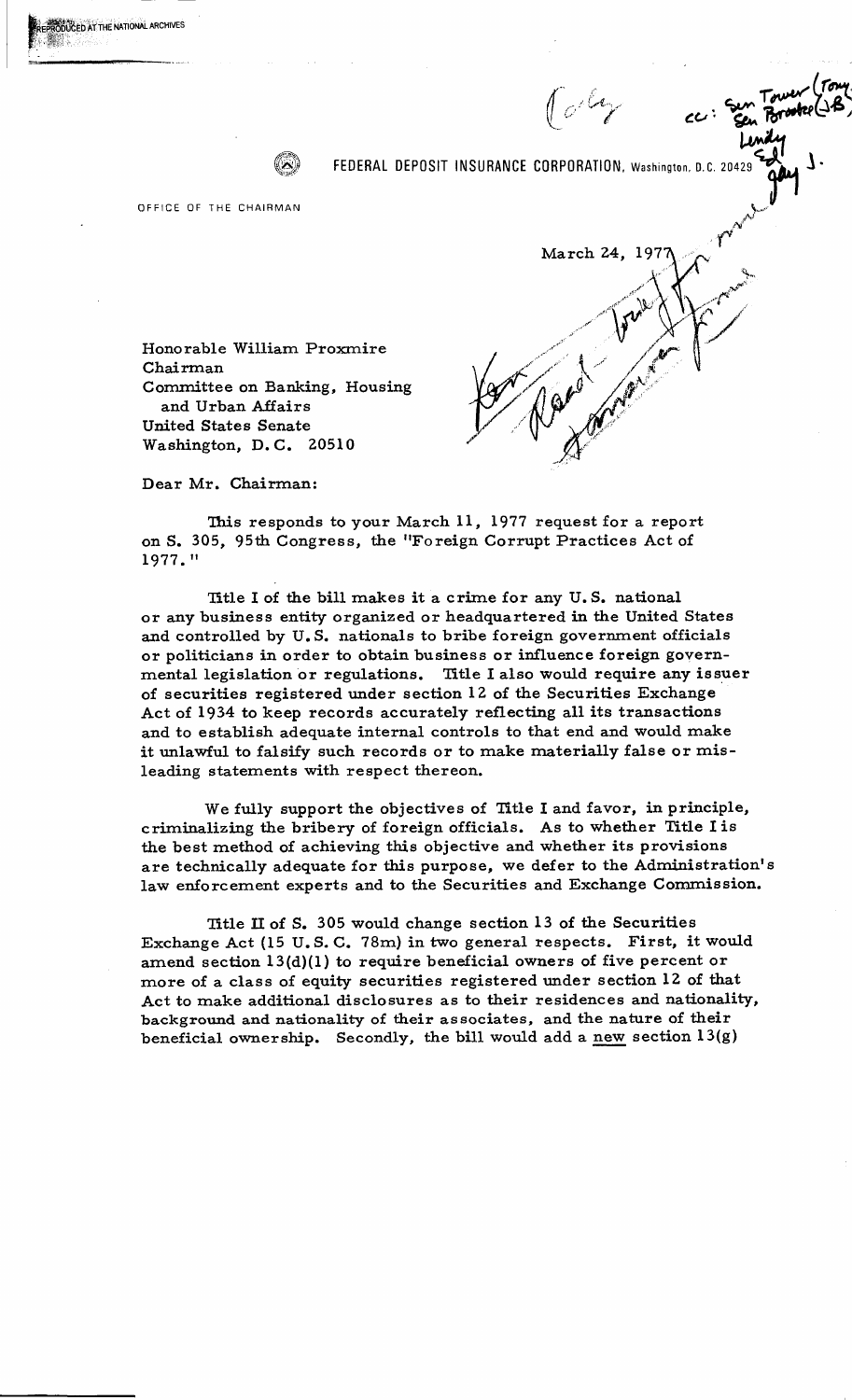Honorable William Proxmire March 24, 1977 Page Two

to the 1934 Act requiring persons having an interest in two percent or more of any class of securities registered under section 12 to report such interest and such other information, in such form and at no less than quarterly intervals as the SEC may prescribe. The two percent threshold would be reduced to one percent on September 1, 1978 and to one-half of one percent on September 1, 1979, subject to extension of such deadlines by the SEC, which would also have authority to grant exemptions from the new disclosure requirements contained in section 13(g). The bill would also require the SEC to report to Congress on the feasibility of lowering the reporting cut-off to one-tenth of one percent. As to securities issued by insured banks, the SEC's powers, functions and duties under section 13 are vested in the Federal bank regulatory agencies pursuant to section 12(i) of the 1934 Act.

While we have no serious problem with the amendments to section 13(d)(1) which would require disclosure of foreign beneficial ownership, we do question whether such a requirement would be fully consistent with the United States' long-standing policy of encouraging the free flow of investment capital across national boundaries. Be that as it may, we do have serious difficulties with the proposed new section l3(g) which the banking agencies would be administering as to bank-issued securities.

It seems to us that requiring reports by any person owning as little as two percent of an issuer's stock -- particularly in the case of smaller issuers -- would not only impose an unnecessary reporting burden on such holders, but would also generate a volume of paper that would be grossly inconunensurate with the potential benefits to be derived therefrom. Indeed, the sheer magnitude of such a paper flow might defeat the very purpose of this requirement  $-$ - viz., to shed light on who actually controls major U. S. corporations. In any event, we doubt that two percent would represent effective control in any but a very few instances, and one-half or one-tenth of one percent would probably never represent effective control in and of itself. While we realize that these lower figures are designed to catch those holders who hide their aggregate ownership behind various nominee and "street" registrations and by other similar devices, we believe